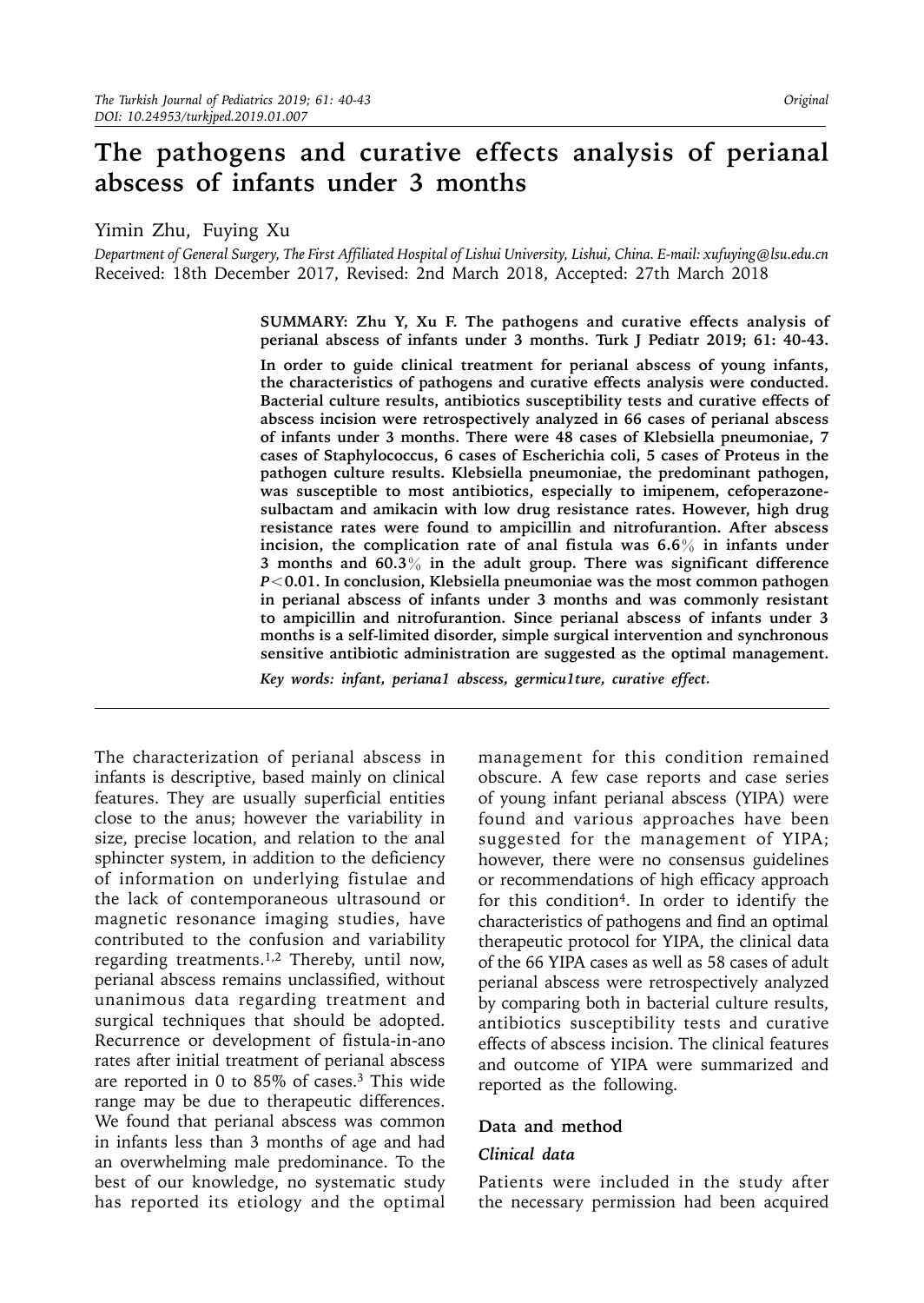|                       | Positive cases/ Rate |               |  |  |
|-----------------------|----------------------|---------------|--|--|
| Pathogens             | YIPA group           | Adult group   |  |  |
| Klebsiella pneumoniae | 48 (72.7%)           | 2 $(3.4\%)$   |  |  |
| Escherichia coli      | 6 $(9.1\%)$          | 51 $(87.9\%)$ |  |  |
| Proteus               | $5(7.6\%)$           | 2 $(3.4\%)$   |  |  |
| Staphylococcus        | $(10.6\%)$           | $1(1.7\%)$    |  |  |
| Streptococcus         | $(0\%)$<br>0         | 2 $(3.4\%)$   |  |  |

#### **Table I.** Bacterial Culture Results of Perianal Abscess.

from the ethics committee of our hospital in Feb. 2015 (No. 20150203). Informed consent was acquired from the patients' families. A retrospective study was conducted for review of in-hospital medical charts and outpatient charts of perianal abscess from Sep. 2013 to Dec. 2014. The YIPA group consisted of 66 cases, included 63 males and 3 females. They were between 22-90 days old (average 38.6 days), 15 of them under 30 days, 42 of them 31-60 days and 9 of them 61-90 days. The high incidence of period was around 30 days. Perianal abscess sites of 26 cases were at three o'clock in lithotomy position, 30 cases at nine o'clock and 10 cases at six o'clock. Perianal skin red swelling, induration or fluctuation by touching were the clinical signs of physical inspection. The duration were 1-5 days (average 1.9 days). The control group (Adult group) included 58 cases of adults, 52 males and 6 females, 18-69 years old (average 36.8 years), duration 1-6 days (average 2.1 days). The abscess sites of 20 cases were at three o'clock in lithotomy position, 21 cases at nine o'clock and 17 cases at six o'clock. All the cases in both groups were diagnosed as simple perianal subcutaneous un-ruptured abscess. Those cases with concurrent disease such as congenital heart disease, immunodeficiency disease, diabetes, tuberculosis, Crohn disease or malnutrition were excluded from this study. Abscess incision and drainage were performed on each case. After regional anesthesia, at the obvious fluctuation site of the perianal abscess a radial incision was made, which had the length proximity to the diameter of the abscess. Pus and necrotic tissue were completely removed and a vaseline gauze was stuffed into the abscess. Then, the drainage gauze was changed daily. Pus was sent for bacterial culture and antibiotic susceptibility

testing. At initial treatment, we empirically chose Ceftriaxone or Piperacillin-tazobactam intravenous drip as the first-opted in view of their broad spectrum covering Gram-negative and positive bacterium and few resistance incidence. If their susceptibility test indicated resistance, they would be replaced by the sensitive one. After infusion of sensitive antibiotic for 3-5 days, the condition could be controlled. Subsequently, the oral antibiotics such as cefixime or cefaclor was taken for 7-10 days. By following for 6 months, the outcome of abscess was tracked.

# *Statistic method*

The data in each group were entered and analyzed using SPSS 10.0 software for Windows XP. Chi-square test was performed. A value of *P* < 0.05 was considered statistically significant.

# **Results**

There were no significant difference in the general data except age between the groups (*P*>0.05). We found a significant predominance of non-enteric flora such as Klebsiella pneumonia, Staphylococcus in the YIPA group. However, enteric flora such as E.coli, Proteus were the most common pathogens in the adult group. Table I shows the pathogen culture results of both groups.

Pathogens of all the 124 cases in bacterial culture results of both YIPA and adult groups were consisted of Klebsiella pneumonia, Staphylococcus, E.coli, Proteus and Streptococcus. Their antibiotic resistance rates to common antibiotics are showed in the Table II. Klebsiella pneumonia was susceptible to most antibiotics, especially to Imipenem, Cefoperazone-sulbactam and Amikacin with low drug resistance rate. However, high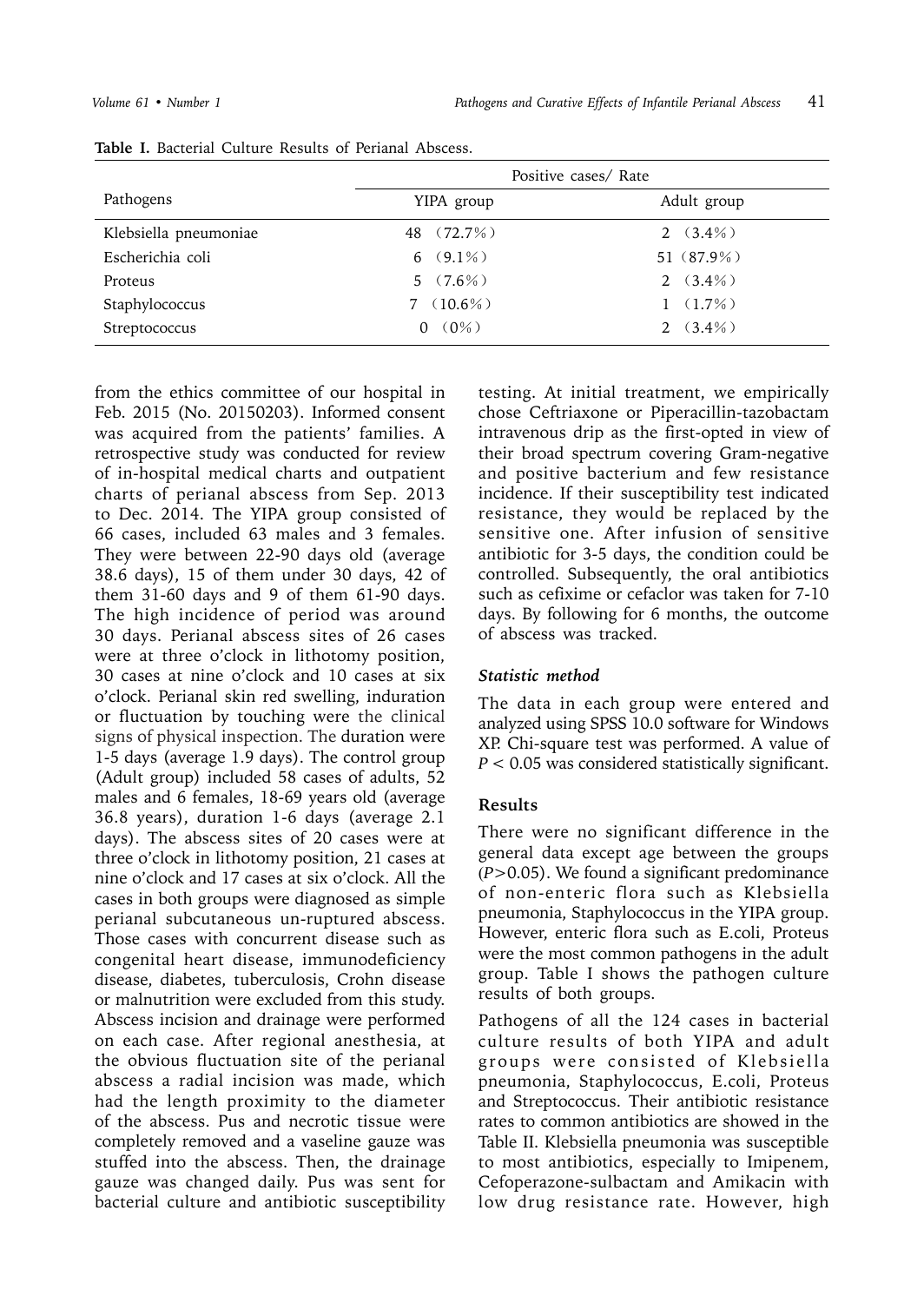| Antibiotics             | Klebsiella<br>pneumoniae | Staphylococcus | Escherichia<br>coli | Proteus | Streptococcus |
|-------------------------|--------------------------|----------------|---------------------|---------|---------------|
| Cefoxitin               | 12.0                     |                | 31.5                | 28.6    |               |
| Ceftazidime             | 12.0                     |                | 39.3                | 28.6    |               |
| Imipenem                | 0.0                      |                | 0.0                 | 0.0     |               |
| Aztreonam               | 16.0                     |                | 8.8                 | 14.3    |               |
| Cefoperazone-sulbactam  | 6.0                      |                | 3.5                 | 0.0     |               |
| Piperacillin-tazobactam | 10.0                     | 12.5           | 56.5                | 28.6    | 0.0           |
| Levofloxacin            | 6.0                      | 50.0           | 40.3                | 14.3    | 0.0           |
| Cefazolin               | 22.0                     | 62.5           | 42.0                | 42.8    | 0.0           |
| Ceftriaxone             | 14.0                     | 25.0           | 29.5                | 14.3    | 0.0           |
| Nitrofurantoin          | 92.0                     | 50.0           | 59.5                | 57.1    | 50.0          |
| Amikacin                | 4.0                      | 12.5           | 8.8                 | 0.0     | 0.0           |
| Gentamycin              | 22.0                     | 50.0           | 56.0                | 57.1    | 50.0          |
| Ampicillin              | 96.0                     | 75.0           | 70.0                | 71.4    | 50.0          |
| SMZ                     | 18.0                     | 37.5           | 73.5                | 71.4    | 100.0         |
| Penicillin              |                          | 100.0          |                     |         | 50.0          |

Table II. Antibiotic Resistance Rates of Pathogens in Bacterial Culture of Perianal Abscess (%).

The antibiotic resistance rates of pathogens in bacterial culture of all the 124 cases in YIPA and adult groups to common antibiotics.

resistance rates were found to Ampicillin and Nitrofurantion.

Abscess incision and drainage were performed and each case was followed for six months. The complication of anal fistula occurred in 4 cases out of the 66 cases making up 6.6% in the YIPA group and 35 cases out of the 58 cases making up 60.3% in the adult group. There was significant difference *P*<0.01.

# **Discussion**

Infant with perianal abscess seems to be a peculiar population.2 We observed that infant perianal abscess frequently occurred in male infants under 3 months of age in our clinical practice. The recurrence of an abscess or the development of a fistula, after the incision of perianal abscess, is rare in infants when compared with adults. There are a number of proposed theories to explain the etiology and perianal abscess formation in infants; however, the true pathophysiologic mechanism remains uncertain. The prevailing theories are the congenital theory, which implicates the excess production of androgens, and the one which is based on the existence of abnormal anal crypts.2-7

The option of conservative treatment or surgery is often determined depending on personal preference of physicians rather than consensus guidelines. Surgical intervention includes incision and drainage, active probing for underlying fistulae and fistulotomy. Due to the weak anal sphincter and tender tissue of young infants, the structure of the anal canal could be damaged by active probing or fistulotomy and caused a false canal. Thread-drawing and fistulotomy could frequently harm the function of anal sphincter resulting in anus leakage and incontinence. Therefore, the suitable approach to manage YIPA is abscess incision. Even if an anal fistula formed later, it could be excised during adulthood.8,9 In our study all the cases were followed. In the YIPA group, incisions of 62 cases healed within four weeks, and 4 cases experienced disunion for a duration of about six months. In the adult group, however, complications of anal fistula occurred in 60.3% of the cases after subcutaneous abscess incision, and was finally cured by fistulotomy. In general, the underlying fistulaes tend to be simple, low and direct in infants but they are not the same in adults. For the YIPA, incision and drainage are easy, safe and curative approach with low recurrence incidence.